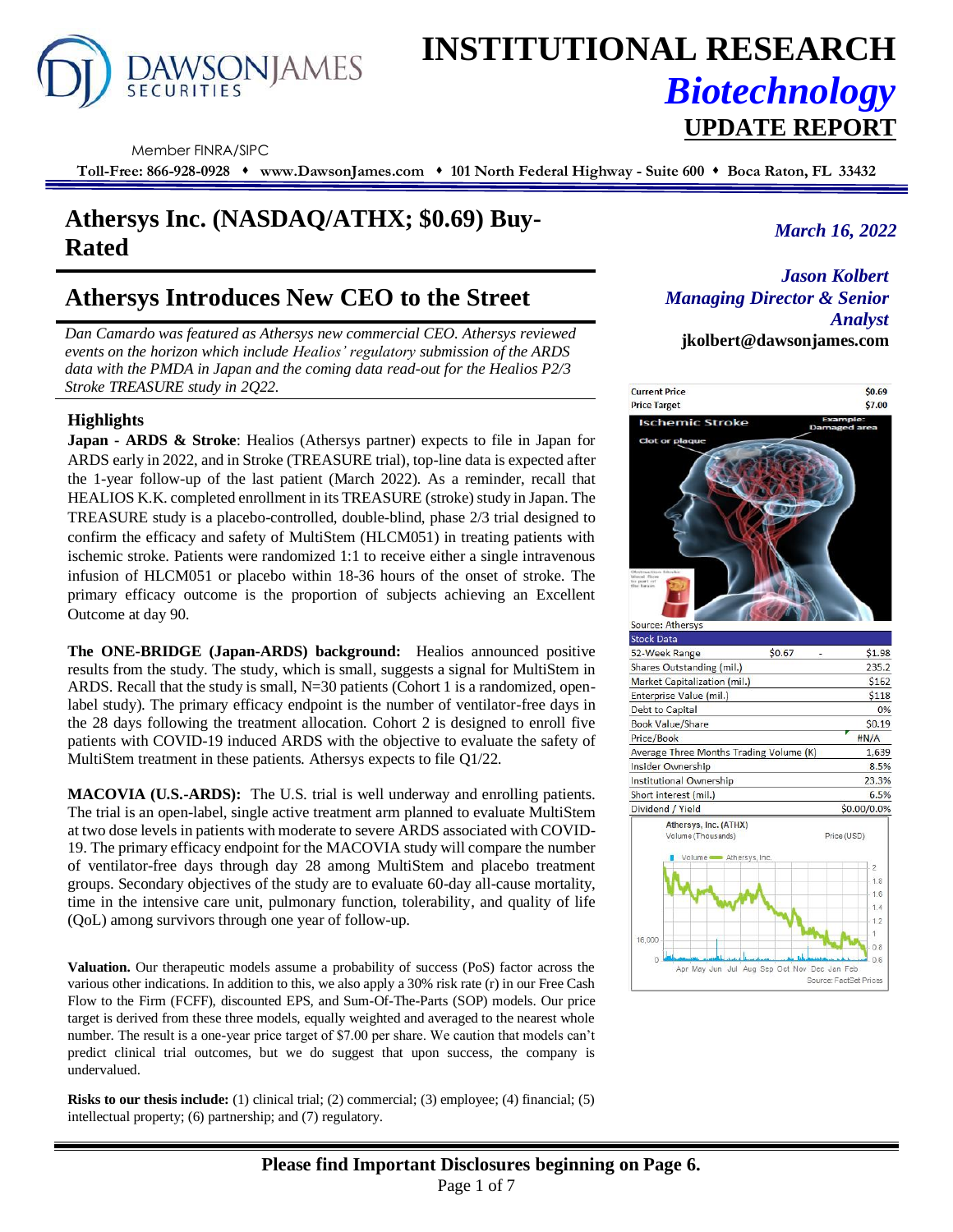

### **Modeling Assumptions**

- 1. The MultiStem program is the main platform for the company, and we view it as the driver of the company's success. We assume Athersys continues developing the MultiStem program in neurological, cardiovascular, and inflammation, and immunological disease areas and that these programs, like the MultiStem platform itself, are prioritized.
- 2. For the stroke (neurological) indication, we model approximately 800,000 stroke patients in the U.S. and 340,000 in Japan, with 87% of those classified as ischemic, growing at a rate of 0.1% annually since 2017. By factoring in mortality risk, cortical stroke prevalence, and the effective therapeutic treatment window, we arrive at an addressable market population.
- 3. Hemorrhagic stroke. Success in ischemic stroke sets the stage for Athersys to develop MultiStem in the small side of the stroke market, Hemorrhagic strokes. Here too, the inflammatory response contributes to additional secondary damage. While the complexities of ischemic stroke are challenging, hemorrhagic can be even more complex and with even fewer options for patients. As such, it makes sense to develop for this indication only after the ischemic market is realized.
- 4. For the ADRS (immune) indication, we model the addressable population based on the NHLI estimate figure of 70 per 100,000 in the U.S., denoting an approximate 230,000 patients in 2017, growing at 3.1% annually.
- 5. For the AMI (cardiovascular) indication, we only model for new heart attacks as we believe they are more likely to be amenable to the trophic and anti-inflammatory effects of MultiStem. We anticipate the annual growth rate and mortality rate quoted by the American Heart Association continue to be high, at 11.1% and 15.5%, respectively, a reflection of the increasing obesity epidemic in the U.S. Considering the lengthy nature of cardiovascular trials, we do not begin to model sales until 2022, and we currently anticipate relatively low (8-10%) peak market penetration as cell therapy is not currently a standard of care in hospitals for treating AMI.
- 6. For the trauma (inflammatory) indication, we model the treatable population based on a reported 2.5 million trauma-related emergency room visits. Approximately 13% of those visits are due to debilitating ailments, leading to hospitalization. The estimation brings us to over 300,000 addressable patients growing at a rate of 3.1% annually.
- 7. For the GVHD (inflammatory) indication, we do not currently assume any revenues in our model, but we show the model as we believe, with additional resources, Athersys may "down the road" re-visit development plans. The population of total U.S. allogeneic stem cell transplants based on 4,265 related and 4,972 unrelated transplants (2017 data) is growing at a rate of 3.1% annually. We estimate 90% of that population to desire prophylactic treatment for GVHD.
- 8. We model a price for MultiStem at \$25,000 initially, growing at 1% per year. Academic literature estimates that therapies such as tPA in stroke should be priced at \$45,800 based on the quality-adjusted life years (QALY) provided to patients. In this instance, should a therapy allow for successful treatment beyond the three- to six-hour therapeutic time window, the literature estimates this therapy should command a higher price. We therefore believe our pricing estimates are conservative, considering our belief in the upside therapeutic potential of MultiStem. We have seen examples of other cell (for example, CAR-T) and gene therapies command prices anywhere between \$100k and \$2.5M; given the blockbuster size of the stroke market, we recognize the therapy must be affordable for the market size.
- 9. But are also relatively in line with other allogeneic cell therapies currently on the market, despite the other allogeneic cell therapies not being approved for the same targeted indications.
- 10. Our sum-of-the-parts model uses the same probabilities as the product models and the same discount rate as the FCFF. We apply a risk factor of 70% for the trauma and AMI clinical programs as they are in earlier stages (neither beyond Phase 2) and have only been tested in a limited number of patients. We anticipate reducing this risk factor should the trials meet our assumptions of producing data in the next year. For royalties and partnerships, we also use 50% because they are dependent on a third party, Healios, and therefore do not provide transparency in terms of timing of cash flows to Athersys. Lastly, the stroke and ARDS indications have a 50% risk factor as a result of the inherent variability associated with stroke and the fact that the current pivotal programs are based on a post-hoc analysis.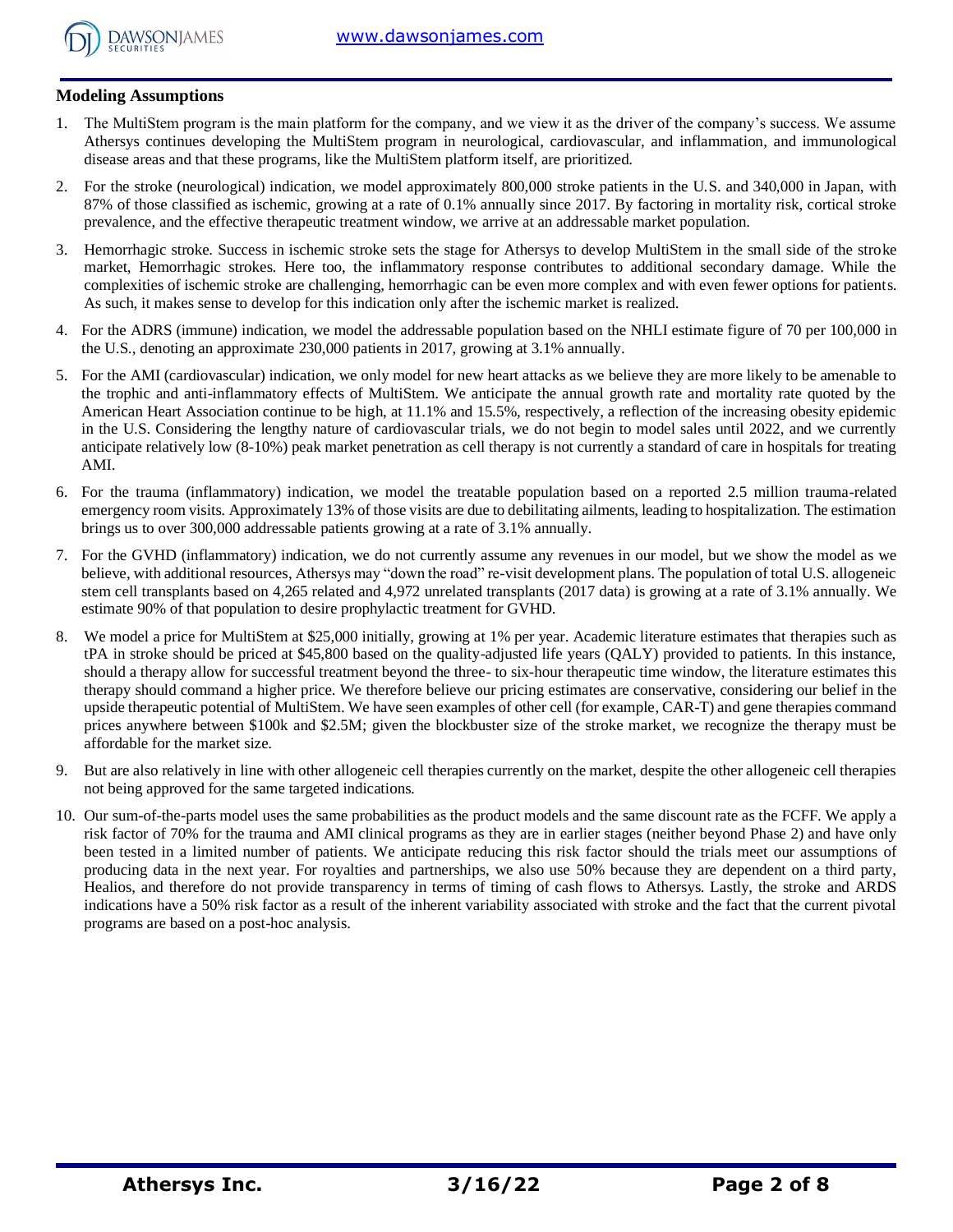

### **Exhibit 1. MultiStem Ischemic Stroke (U.S.)**

| <b>Ischemic Stroke (U.S.)</b>                 | 2017E   | 2018E   | 2019E   | 2020E   | 2021E                    | 2022E     | 2023E   | 2024E       | 2025E       | 2026E       | 2027E       | 2028E       | 2029E       | 2030E         |
|-----------------------------------------------|---------|---------|---------|---------|--------------------------|-----------|---------|-------------|-------------|-------------|-------------|-------------|-------------|---------------|
| No. of Annual Strokes                         | 696,000 | 696,696 | 697.393 | 698,090 | 698.788                  | 699.487   | 700.186 | 700.887     | 701.588     | 702.289     | 702.991     | 703.694     | 704.398     | 705.102       |
| Market Size Growth                            | 0.1%    | 0.1%    | 0.1%    | 0.1%    | 0.1%                     | 0.1%      | 0.1%    | 0.1%        | 0.1%        | 0.1%        | 0.1%        | 0.1%        | 0.1%        | 0.1%          |
| Associated Mortality                          | 16.3%   | 16.3%   | 16.3%   | 16.3%   | 16.3%                    | 16.3%     | 16.3%   | 16.3%       | 16.3%       | 16.3%       | 16.3%       | 16.3%       | 16.3%       | 16.3%         |
| <b>Ischemic Strokes Survivors</b>             | 582.552 | 583.135 | 583.718 | 584.301 | 584.886                  | 585.471   | 586.056 | 586.642     | 587.229     | 587.816     | 588.404     | 588.992     | 589.581     | 590.171       |
| Total cortical ischemic stroke patients (35%) | 203.893 | 204.097 | 204.301 | 204.505 | 204.710                  | 204.915   | 205.120 | 205.325     | 205.530     | 205.736     | 205.941     | 206,147     | 206.353     | 206,560       |
| Market Share Penetration                      | 0%      | 0%      | 0%      | 0%      | 0%                       | 5%        | 10%     | 15%         | 20%         | 25%         | 30%         | 35%         | 40%         | 45%           |
| Number of Patients Procedures                 |         |         |         | ۰.      | $\overline{\phantom{a}}$ | 29.274    | 58,606  | 87.996      | 117,446     | 146.954     | 176.521     | 206.147     | 235.832     | 265.577       |
| Cost of Therapy                               |         |         |         |         |                          | \$ 25,000 | 25,000  | 25.000      | 25.000      | 25,000      | 25.000      | 25,000      | 25.000      | 25,000<br>- S |
| <b>Risk Factor</b>                            |         |         |         |         |                          | 50%       | 50%     | 50%         | 50%         | 50%         | 50%         | 50%         | 50%         | 50%           |
| <b>Total Revenue ('000)</b>                   |         |         |         |         |                          | \$365,919 | 732.570 | \$1.099.954 | \$1,468,072 | \$1,836,925 | \$2,206,514 | \$2,576,841 | \$2,947,906 | \$3,319,711   |
| $\sim$<br>$\sim$                              |         |         |         |         |                          |           |         |             |             |             |             |             |             |               |

*Source: Dawson James estimates*

#### **Exhibit 2. MultiStem Ischemic Stroke (Japan)**

| <b>Ischemic Stroke (Japan)</b>                | 2017E   | 2018E   | 2019E   | 2020E   | 2021E                    | 2022E     | 2023E   |      | 2024E   | 2025E   |      | 2026E     |      | 2027E   |      | 2028E                                       |      | 2029E     | 2030E      |
|-----------------------------------------------|---------|---------|---------|---------|--------------------------|-----------|---------|------|---------|---------|------|-----------|------|---------|------|---------------------------------------------|------|-----------|------------|
| No. of Annual Strokes                         | 295.800 | 296.096 | 296.392 | 296.688 | 296.985                  | 297.282   | 297,579 |      | 297.877 | 298.175 |      | 298.473   |      | 298,771 |      | 299,070                                     |      | 299.369   | 299.669    |
| Market Size Growth                            | 0.1%    | 0.1%    | 0.1%    | 0.1%    | 0.1%                     | 0.1%      | 0.1%    |      | 0.1%    | 0.1%    |      | 0.1%      |      | 0.1%    |      | 0.1%                                        |      | 0.1%      | 0.1%       |
| Associated Mortality                          | 16.3%   | 16.3%   | 16.3%   | 16.3%   | 16.3%                    | 16.3%     | 16.3%   |      | 16.3%   | 16.3%   |      | 16.3%     |      | 16.3%   |      | 16.3%                                       |      | 16.3%     | 16.3%      |
| <b>Ischemic Strokes Survivors</b>             | 247,585 | 247.832 | 248.080 | 248.328 | 248,576                  | 248.825   | 249,074 |      | 249,323 | 249.572 |      | 249,822   |      | 250,072 |      | 250,322                                     |      | 250,572   | 250,823    |
| Total cortical ischemic stroke patients (35%) | 86,655  | 86.741  | 86.828  | 86.915  | 87.002                   | 87.089    | 87.176  |      | 87.263  | 87.350  |      | 87.438    |      | 87.525  |      | 87.613                                      |      | 87.700    | 87.788     |
| Market Share Penetration                      | 0%      | 0%      | 0%      | 0%      | 0%                       | 5%        | 10%     |      | 15%     | 20%     |      | 25%       |      | 30%     |      | 35%                                         |      | 40%       | 45%        |
| Number of Patients Procedures                 |         |         | ۰       | $\sim$  | $\overline{\phantom{a}}$ | 12.441    | 24.907  |      | 37.398  | 49.914  |      | 62.455    |      | 75.021  |      | 87.613                                      |      | 100.229   | 112,870    |
| Cost of Therapy                               |         |         |         |         |                          | \$25.000  | 25.000  | - 55 | 25.000  | 25,000  |      | 25,000    |      | 25.000  | - 55 | 25.000                                      | - 55 | 25,000 \$ | 25,000     |
| <b>Risk Factor</b>                            |         |         |         |         |                          | 50%       | 50%     |      | 50%     | 50%     |      | 50%       |      | 50%     |      | 50%                                         |      | 50%       | 50%        |
| Japan Annual Sales                            |         |         |         |         |                          | \$155.516 | 311.342 | - S  | 467.480 | 623.931 |      | 780.693 S |      |         |      | 937.769 \$1.095.157 \$1.252.860 \$1.410.877 |      |           |            |
| Royalty to Athersys                           |         |         |         |         |                          | 8%        | 10%     |      | 12%     | 14%     |      | 15%       |      | 15%     |      | 15%                                         |      | 15%       | 15%        |
| <b>Total Revenue ('000)</b>                   |         |         |         |         |                          | \$12.441  | 31.134  | - 5  | 56.098  | 87.350  | - 55 | 117.104   | - 55 | 140.665 | - 55 | 164.274 \$                                  |      | 187.929   | \$ 211,632 |
| Counsei Davison James estimates               |         |         |         |         |                          |           |         |      |         |         |      |           |      |         |      |                                             |      |           |            |

*Source: Dawson James estimates*

#### **Exhibit 3. MultiStem Hemorrhagic Stroke (U.S.)**

| Hemorrhagic Stroke (U.S.)                 | 2017E                    | 2018E  | 2019E  | 2020E                    | 2021E  | 2022E  | 2023E  | 2024E  |      | 2025E   | 2026E   | 2027E   | 2028E   | 2029E   |      | 2030E   |
|-------------------------------------------|--------------------------|--------|--------|--------------------------|--------|--------|--------|--------|------|---------|---------|---------|---------|---------|------|---------|
| No. of Annual Hem. Strokes (13% of total) | 90.480                   | 90.570 | 90.661 | 90,752                   | 90,842 | 90,933 | 91.024 | 91.115 |      | 91.206  | 91.298  | 91.389  | 91.480  | 91.572  |      | 91,663  |
| Market Size Growth                        | 0.1%                     | 0.1%   | 0.1%   | 0.1%                     | 0.1%   | 0.1%   | 0.1%   |        | 0.1% | 0.1%    | 0.1%    | 0.1%    | 0.1%    | 0.1%    |      | 0.1%    |
| Associated Mortality                      | 30.0%                    | 30.0%  | 30.0%  | 30.0%                    | 30.0%  | 30.0%  | 30.0%  | 30.0%  |      | 30.0%   | 30.0%   | 30.0%   | 30.0%   | 30.0%   |      | 30.0%   |
| Hemorrhagic Strokes Survivors             | 63.336                   | 63.399 | 63.463 | 63.526                   | 63.590 | 63.653 | 63.717 | 63.781 |      | 63.844  | 63.908  | 63.972  | 64.036  | 64.100  |      | 64.164  |
| <b>Market Share Penetration</b>           | 0%                       | 0%     | 0%     | 0%                       | 0%     | 0%     | 0%     |        | 15%  | 30%     | 50%     | 55%     | 60%     | 65%     |      | 70%     |
| Number of Patients Procedures             | $\overline{\phantom{a}}$ |        | . .    | $\overline{\phantom{a}}$ | $\sim$ | $\sim$ |        | 9.567  |      | 19.153  | 31.954  | 35,185  | 38.422  | 41.665  |      | 44.915  |
| Cost of Therapy                           |                          |        |        |                          |        |        | 25.000 | 25.000 |      | 25.000  | 25.000  | 25.000  | 25.000  | 25,000  | - 55 | 25,000  |
| Risk Factor                               |                          |        |        |                          |        |        | 50%    |        | 50%  | 50%     | 50%     | 50%     | 50%     | 50%     |      | 50%     |
| <b>Total Revenue ('000)</b>               |                          |        |        |                          |        |        |        | 19.589 |      | 239,417 | 399.427 | 439.809 | 480.271 | 520.814 |      | 561.438 |
|                                           |                          |        |        |                          |        |        |        |        |      |         |         |         |         |         |      |         |

*Source: Dawson James estimates*

#### **Exhibit 4. MultiStem Acute Respiratory Distress Syndrome (U.S.)**

| Acute Respiratory Distress Syndrome (U.S.) | 2017E  | 2018E   | 2019E   | 2020E   | 2021E  | 2022E   | 2023E   | 2024E   | 2025E   | 2026E   | 2027E   | 2028E   | 2029E   | 2030E   |    |
|--------------------------------------------|--------|---------|---------|---------|--------|---------|---------|---------|---------|---------|---------|---------|---------|---------|----|
| No. of Annual Cases                        | 228900 | 235.996 | 243.312 | 250.854 | 258.63 | 266,648 | 274.915 | 283.437 | 292.223 | 301.282 | 310.622 | 320.251 | 330,179 | 340.415 |    |
| Market Size Growth                         | 3.1%   | 3.1%    | 3.1%    | 3.1%    | 3.1%   | 3.1%    | 3.1%    | 3.1%    | 3.1%    | 3.1%    | 3.1%    | 3.1%    | 3.1%    | 3.1%    |    |
| Market Share Penetration                   |        |         | 0.0%    | 0.0%    | 0.0%   | 1%      | 2%      | 3%      | 4%      | 5%      | 6%      | 7%      | 8%      |         | 9% |
| Number of Patients Procedures              |        |         |         |         |        | 2.666   | 5.498   | 8.503   | 1.689   | 15,064  | 18.637  | 22.418  | 26.414  | 30.637  |    |
| Cost of Therapy                            |        |         |         |         |        | 25.000  | 25,000  | 25,000  | 25.000  | 25,000  | 25.000  | 25,000  | 25.000  | 25,000  |    |
| Risk adjustment                            |        |         |         |         |        | 50%     | 50%     | 50%     | 50%     | 50%     | 50%     | 50%     | 50%     | 50%     |    |
| <b>Total Revenue ('000)</b>                |        |         |         |         |        | 33.331  | 68.729  | 06.289  | 146.112 | 188.302 | 232.967 | 280.220 | 330.179 | 382.967 |    |
|                                            |        |         |         |         |        |         |         |         |         |         |         |         |         |         |    |

*Source: Dawson James estimates*

#### **Exhibit 5. MultiStem Acute Myocardial Infarction (U.S.)**

| <b>Acute Myocardial Infarction (U.S.)</b> | 2017E   | 2018E   | 2019E                    | 2020E                    | 2021E    | 2022E           | 2023E    | 2024E     | 2025E         | 2026E    | 2027E     | 2028E       | 2029E       | 2030E       |
|-------------------------------------------|---------|---------|--------------------------|--------------------------|----------|-----------------|----------|-----------|---------------|----------|-----------|-------------|-------------|-------------|
| No. of Annual Heart Attacks               | 720,000 | 799,920 | 888.71                   | 987.358                  | .096.955 | .218.717        | .353.994 | 1.504.288 | 1.671.264     | .856.774 | 2.062.876 | 2.291.855   | 2.546.251   | 2.828.885   |
| Market Size Growth                        | 11.1%   | 11.1%   | 1.1%                     | 11.1%                    |          | $1.1\%$         | 11.1%    | 11.1%     | 11.1%         | 1.1%     | 11.1%     | 11.1%       | 11.1%       | 11.1%       |
| Associated Mortality                      |         |         | 15.5%                    | 15.5%                    | 15.5%    | 15.5%           | 15.5%    | 15.5%     | 15.5%         | 15.5%    | 15.5%     | 15.5%       | 15.5%       | 15.5%       |
| <b>AMI Survivors</b>                      |         |         | 750.961                  | 834.318                  | 926.927  | .029.816        | 144.125  | 1.271.123 | 1.412.218     | .568.974 | .743.130  | 1.936.618   | 2.151.582   | 2.390.408   |
| Market Share Penetration                  |         |         | 0%                       | 0%                       | 0%       |                 | 2%       | 3%        | 4%            | 5%       | 6%        | 7%          | 8%          | 9%          |
| Number of Patients Procedures             |         |         | $\overline{\phantom{a}}$ | $\overline{\phantom{a}}$ |          | 10.298          | 22.883   | 38.134    | 56.489        | 78.449   | 104.588   | 135.563     | 172.127     | 215.137     |
| Cost of Therapy                           |         |         |                          |                          |          | \$ 25,000       | 25.000   | 25,000    | 25,000<br>- 9 | 25.000   | 25,000    | 25.000      | 25.000      | 25,000      |
| Risk adjustment                           |         |         |                          |                          |          | 70%             | 70%      | 70%       | 70%           | 70%      | 70%       | 70%         | 70%         | 70%         |
| <b>Total Revenue ('000)</b>               |         |         |                          |                          |          | $5\quad 77.236$ | 171.619  | 286,003   | 423.665       | 588.365  | 784.409   | \$1,016,724 | \$1.290.949 | \$1,613,525 |

*Source: Dawson James estimates*

#### **Exhibit 6. Trauma (U.S.)**

| Trauma (U.S.)                   | 2017E     | 2018E          | 2019E         | 2020E   | 2021E         | 2022E     | 2023E     | 2024E     | 2025E     | 2026E     | 2027E     | 2028E     | 2029E     | 2030E     |
|---------------------------------|-----------|----------------|---------------|---------|---------------|-----------|-----------|-----------|-----------|-----------|-----------|-----------|-----------|-----------|
| Trauma Prevelance               | 2,500,000 | 2.577.<br>.500 | 2.657<br>'403 | .782    | 2.824<br>.715 | 2.912.281 | 3.002.562 | 3.095.642 | 3.191.606 | 3.290.546 | 3.392.553 | 3.497.722 | 3.606.152 | 3.717.942 |
| Market Size Growth              | 3.1%      | 3.1%           | 3.1%          | 3.1%    | 3.1%          | 3.1%      | 3.1%      | 3.1%      | 3.1%      | 3.1%      | 3.1%      | 3.1%      | 3.1%      | 3.1%      |
| % of Patients Hospitalized      | 13%       | 13%            | 13%           | 13%     | 13%           | 13%       | 13%       | 13%       | 13%       | 13%       | 13%       | 13%       | 13%       | 13%       |
| <b>Treatable Population</b>     | 312,500   | 322.188        | 332.175       | 342.473 | 353.089       | 364.035   | 375,320   | 386.955   | 398.951   | 411.318   | 424.069   | 437.215   | 450.769   | 464.743   |
| <b>Market Share Penetration</b> |           |                | 0%            | 0%      | 0%            | $0\%$     | $1\%$     | 3%        | 5%        | 7%        | 9%        | 11%       | 13%       | 15%       |
| Number of Patients Procedures   |           |                |               |         |               |           | 3.753     | 11.609    | 19,948    | 28.792    | 38.166    | 48.094    | 58,600    | 69.711    |
| Cost of Therapy                 |           |                |               |         |               |           | 25,000    | 25,000    | 25.000    | 25.000    | 25,000    | 25.000    | 25,000 \$ | 25.000    |
| Risk adjustment                 |           |                |               |         |               | 70%       | 70%       | 70%       | 70%       | 70%       | 70%       | 70%       | 70%       | 70%       |
| Total Revenue ('000)            |           |                |               |         |               |           | 28.149    | 87.065    | 149.607   | 215.942   | 286,247   | 360.703   | 439.500   | 522.836   |

*Source: Dawson James estimates*

*Note: Figures presented are estimates.*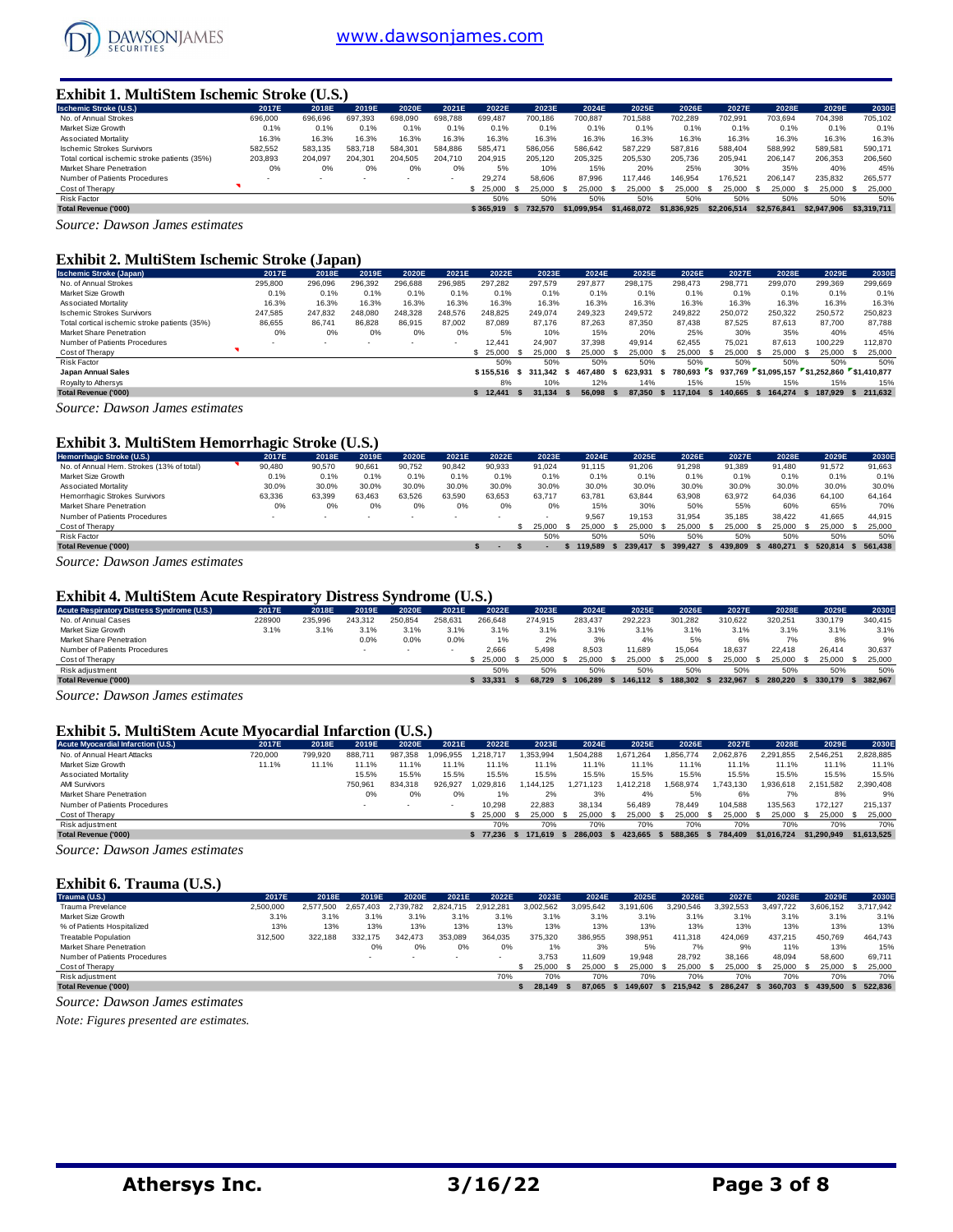

### **Risk Analysis**

**Clinical Risk:** Athersys is an early-stage biotechnology company currently operating with high expenditures and no product revenues. A significant element of the company's valuation is associated with its lead clinical candidate, MultiStem. As such, clinical progress with this stem cell product represents the key risk for the company and shareholders.

**Commercial Risk:** There can be no assurances that the pipeline products will be commercialized, and if they receive regulatory approval, there is a risk that Athersys will not be able to reach the projected market share potential.

**Employee Risk:** Athersys has an experienced management team, which plans to ideally bring MultiStem to market within the next three years. The success of the company may depend on the expertise, abilities, and continued services of its senior officers, sales staff, and key scientific personnel.

**Financial Risk:** Athersys has a high burn rate and is currently not a profitable company. The company might face multiple dilutions in the future to raise capital to fund its operations.

**Intellectual Property Risk:** The company may have to defend its patents and technical know-how, and there can be no assurances that the patents will not be infringed upon or will be held as valid if challenged, and the company may infringe on third parties' patents.

**Partnership Risk:** The potential benefits from the partnership with Healios are subject to certain milestones, which, if not achieved, may delay commercialization in Japan and fail to provide payments to Athersys.

**Regulatory Risk:** There are no assurances that Athersys's products will be approved in the U.S., Japan, Europe, or other markets.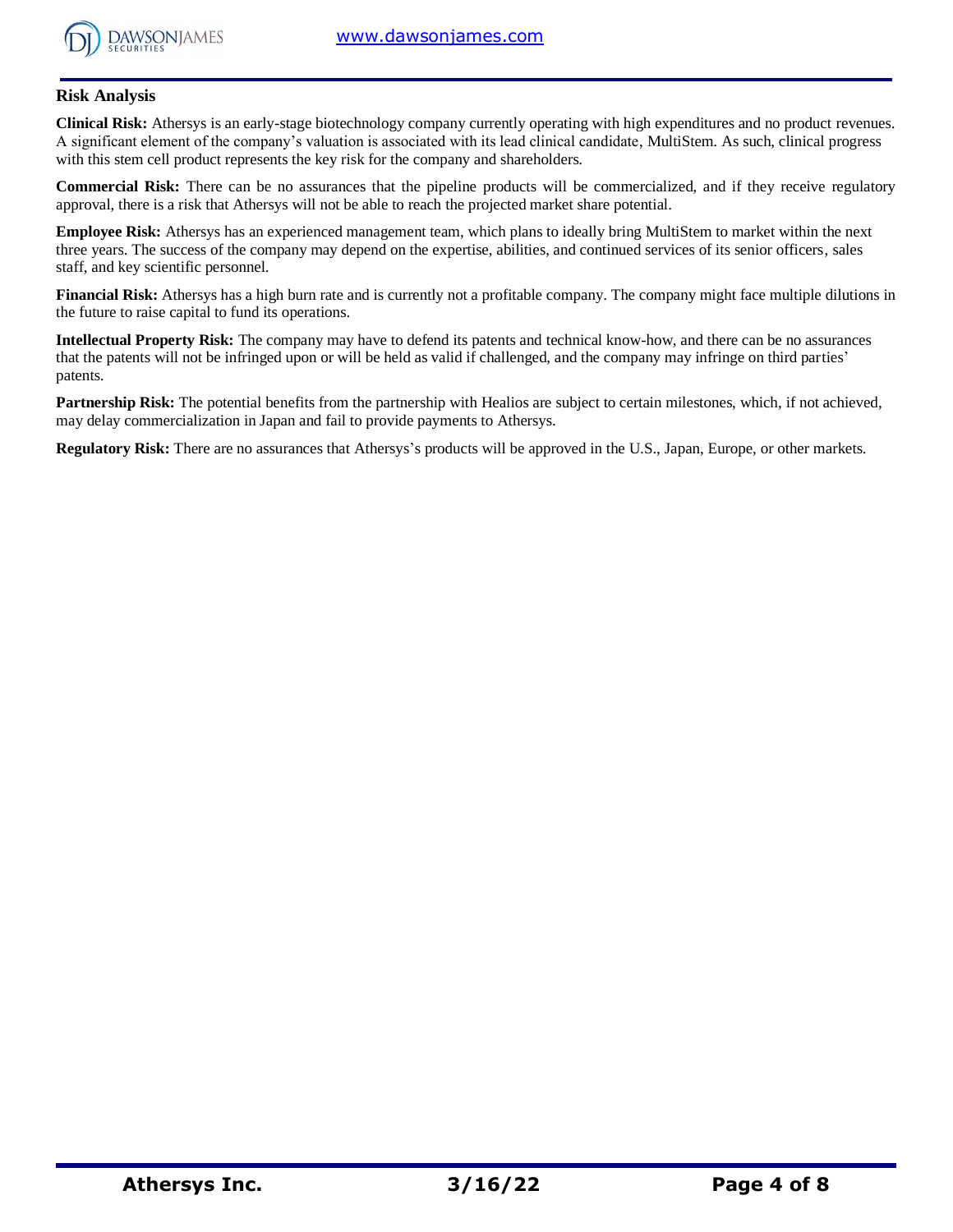

### **Exhibit 7. Income Statement**

| Athersys, Inc. Income Statement (\$ '000)                            |                |                          |                          |           |           |                          |                          |                |                 |                 |                          |              |                     |           |           |                                         |                 |
|----------------------------------------------------------------------|----------------|--------------------------|--------------------------|-----------|-----------|--------------------------|--------------------------|----------------|-----------------|-----------------|--------------------------|--------------|---------------------|-----------|-----------|-----------------------------------------|-----------------|
| ATHX: YE Dec. 31                                                     | 2018A          | 2019A                    | 2020A                    | 1Q21A     | 2Q21A     | 3Q21A                    | 4Q21E                    | 2021E          | 2022E           | 2023E           | 2024E                    | 2025E        | 2026E               | 2027E     | 2028E     | 2029E                                   | 2030E           |
| Product Revenue (000's)                                              |                |                          |                          |           |           |                          |                          |                |                 |                 |                          |              |                     |           |           |                                         |                 |
| MultiStem Ischemic Stroke (U.S.)                                     |                |                          |                          |           |           |                          |                          |                | 365,919         | 732,570         | 1,099,954                | 1,468,072    | 1,836,925           | 2,206,514 | 2,576,841 | 2,947,906                               | 3,319,711       |
| % Chg                                                                |                |                          |                          |           |           |                          |                          |                |                 |                 |                          |              |                     |           |           |                                         |                 |
| MultiStem Ischemic Stroke (Japan) - Royalty                          |                |                          |                          |           |           |                          |                          |                | 12,441          | 31,134          | 56,098                   | 87,350       | 117,104             | 140,665   | 164,274   | 187,929                                 | 211,632         |
| % Chg                                                                |                |                          |                          |           |           |                          |                          |                |                 |                 |                          |              |                     |           |           |                                         |                 |
| MultiStem Hemorrhagic Stroke (US.)                                   |                |                          |                          |           |           |                          |                          |                |                 |                 | 119,589                  | 239,417      | 399,427             | 439,809   | 480,271   | 520,814                                 | 561,438         |
| % Chg                                                                |                |                          |                          |           |           |                          |                          |                |                 |                 |                          |              |                     |           |           |                                         |                 |
| MultiStem ARDS                                                       |                |                          |                          |           |           |                          |                          |                |                 | 34,364          | 70,859                   | 109,584      | 150,641             | 194,139   | 240,189   | 288,907                                 | 340,415         |
| % Chg                                                                |                |                          |                          |           |           |                          |                          |                |                 |                 |                          |              |                     |           |           |                                         |                 |
| MultiStem AMI                                                        |                |                          |                          |           |           |                          |                          |                |                 | 85,809          | 190,668                  | 317,749      | 470,692             | 653,674   | 871,478   | 1,129,581                               | 1,434,245       |
| % Chg                                                                |                |                          |                          |           |           |                          |                          |                |                 |                 |                          |              |                     |           |           |                                         |                 |
|                                                                      |                |                          |                          |           |           |                          |                          |                |                 |                 |                          |              |                     |           |           |                                         |                 |
| MultiStem Trauma                                                     |                |                          |                          |           |           |                          |                          |                |                 | 28.149          | 87,065                   | 149,607      | 215,942             | 286,247   | 360,703   | 439,500                                 | 522,836         |
| , Chg                                                                |                |                          |                          |           |           |                          |                          |                |                 |                 |                          |              |                     |           |           |                                         |                 |
| <b>Total Revenues (Product Sales, Grants &amp; Milestones)</b>       | . .            | n.                       | х.                       | ×.        | ×.        | ÷.                       | п.                       | п.             | 378,360         | 883,878         | 1.624.233                | 2,371,778    | 3,190,731           | 3,921,048 | 4,693,755 | 5,514,637                               | 6.390.275       |
| Contract revenues from Healios                                       | 22,276         | 5,517                    | 1,432                    |           |           | 4,792                    | 722                      | 5,514          |                 |                 |                          |              |                     |           |           |                                         |                 |
| % Chg                                                                |                |                          |                          |           |           |                          |                          |                |                 |                 |                          |              |                     |           |           |                                         |                 |
| License Fees - Contract revenues                                     | 1,461          | $\sim$                   | ٠                        |           |           |                          | $\overline{\phantom{a}}$ |                |                 |                 | $\overline{\phantom{a}}$ | ٠            | ٠                   |           |           | $\sim$                                  |                 |
| % Chg                                                                |                |                          |                          |           |           |                          |                          |                |                 |                 |                          |              |                     |           |           |                                         |                 |
| <b>Grant Revenues</b>                                                | 554            | 116                      | 8                        |           |           |                          |                          |                | $\overline{a}$  |                 | $\overline{\phantom{a}}$ | $\sim$       | ٠                   |           |           | $\sim$                                  |                 |
| % Chg                                                                |                |                          |                          |           |           |                          |                          |                |                 |                 |                          |              |                     |           |           |                                         |                 |
| <b>Pfizer Milestones</b>                                             |                |                          |                          |           |           |                          |                          |                |                 |                 |                          |              |                     |           |           |                                         |                 |
| % Chg                                                                |                |                          |                          |           |           |                          |                          |                |                 |                 |                          |              |                     |           |           |                                         |                 |
|                                                                      |                |                          |                          |           |           |                          |                          |                |                 |                 |                          |              |                     |           |           |                                         |                 |
| <b>Total Revenues (Product Sales, Grants &amp; Milestones)</b>       | 24.291         | 5.633                    | 1.440                    | ÷.        | ÷.        | 4,792                    | 722                      | 5,514          | 378,360         | 883,878         | 1,624,233                |              | 2,371,778 3,190,731 |           |           | 3,921,048 4,693,755 5,514,637 6,390,275 |                 |
| <b>Expenses</b>                                                      |                |                          |                          |           |           |                          |                          |                |                 |                 |                          |              |                     |           |           |                                         |                 |
| COGS (excludes royalties)                                            |                | $\overline{\phantom{a}}$ | $\overline{\phantom{a}}$ | ٠         | ٠         | $\overline{\phantom{a}}$ | $\overline{\phantom{a}}$ |                | 73,184          | 170,549         | 313,627                  | 456,886      | 614,725             | 756,077   | 905,896   | 1,065,342                               | 1,235,729       |
| <b>COGS % Product Sales</b>                                          |                | 20 <sup>o</sup>          | 20%                      | 20%       | 20%       | 20%                      | 20%                      | 20%            | 20 <sup>o</sup> | 20 <sup>o</sup> | 20%                      | 20%          | 20%                 | 20%       | 20%       | 20%                                     | 20%             |
| R&D                                                                  | 38,656         | 39,045                   | 62,994                   | 17,508    | 17,691    | 17,162                   | 18,719                   | 71,080         | 36,000          | 34,920          | 33,872                   | 32,856       | 31,871              | 30,914    | 29,987    | 29,087                                  | 28,215          |
| R&D % Revs                                                           |                |                          |                          |           |           |                          |                          |                |                 |                 |                          |              |                     |           |           |                                         |                 |
| G&A                                                                  | 10,442         | 11,378                   | 15,888                   | 8,837     | 4,158     | 3,632                    | 3,438                    | 20,065         | 20,266          | 20,468          | 20,673                   | 20,880       | 21,089              | 21,299    | 21,512    | 21,728                                  | 21,945          |
| G&A% Revs                                                            |                |                          |                          |           |           |                          |                          |                |                 |                 |                          |              |                     |           |           |                                         |                 |
| Other (depreciation)                                                 | 855            | 698                      | 890                      |           | 723       | 220                      | 484                      | 1,427          |                 |                 |                          |              |                     |           |           |                                         |                 |
| <b>Total expenses</b>                                                | 49.953         | 51,121                   | 79,772                   | 26,345    | 22.572    | 21,014                   | 22,641                   | 92,572         | 129,449         | 225.937         | 368,172                  | 510,622      | 667,685             | 808.290   | 957,396   | 1,116,156                               | 1.285.888       |
| Oper. Inc. (Loss)                                                    | (25,662)       | (45,488                  | (78, 332)                | (26, 345) | (22, 572) | (16, 222)                | (21, 919)                | (87, 058)      | 248,911         | 657,941         | 1,256,061                | 1,861,157    | 2,523,047           | 3,112,758 | 3,736,359 | 4,398,480                               | 5,104,387       |
| Gain from sale of insurance proceeds, net                            | 617            |                          |                          |           |           |                          |                          |                |                 |                 |                          |              |                     |           |           |                                         |                 |
| Oper. Inc. (Loss)                                                    | (25, 045)      |                          |                          |           |           |                          |                          |                |                 |                 |                          |              |                     |           |           |                                         |                 |
| <b>Oper Margin</b>                                                   | <b>NN</b>      | <b>NN</b>                | <b>NN</b>                | <b>NM</b> | <b>NM</b> | <b>NM</b>                | <b>NN</b>                | <b>NN</b>      | 66 <sup>°</sup> | 749             | 779                      | 78%          | 79%                 | 79%       | 80%       | 80%                                     | 80%             |
| Other Income Expense (net)                                           | 762            | 906                      | (433)                    | (244)     | (27)      | 45                       | 208                      | (18)           |                 |                 |                          |              |                     |           |           |                                         |                 |
| Other Income (loss of unconsolidated affiliate                       |                |                          |                          | 121       |           |                          |                          | 121            |                 |                 |                          |              |                     |           |           |                                         |                 |
| Equity Earnings (loss) of unconsolidated affiliate                   |                |                          |                          |           |           |                          |                          |                |                 |                 |                          |              |                     |           |           |                                         |                 |
| Expense from change in fair value of warrants, net                   |                |                          |                          |           |           |                          |                          |                |                 |                 |                          |              |                     |           |           |                                         |                 |
| <b>Preferred Stock Dividends</b>                                     |                |                          |                          |           |           |                          |                          |                |                 |                 |                          |              |                     |           |           |                                         |                 |
| Change in Warrant valuation                                          |                |                          |                          |           |           |                          |                          |                |                 |                 |                          |              |                     |           |           |                                         |                 |
| Deemed dividend resulting from induced conversion of convert p.stock |                |                          |                          |           |           |                          |                          |                |                 |                 |                          |              |                     |           |           |                                         |                 |
| Pre-tax income                                                       | (24, 283)      | (44, 582)                | (78, 765)                | (26, 468) | (22, 599) | (16, 177)                | (21,711)                 | (86, 955)      | 248,911         | 657,941         | 1,256,061                | 1,861,157    | 2,523,047           | 3,112,758 | 3,736,359 | 4.398.480                               | 5,104,387       |
| Taxes                                                                |                |                          |                          |           |           |                          |                          |                | 34.848          | 105.271         | 251.212                  | 446,678      | 706.453             | 902.700   | 1.120.908 | 1.363.529                               | 1,633,404       |
| <b>Tax Rate</b>                                                      | 0 <sup>9</sup> | $\Omega$                 | 0 <sup>9</sup>           | 0%        | 0%        | 0%                       | $\Omega$                 | 0 <sup>9</sup> | 14 <sup>°</sup> | 16 <sup>°</sup> | 20 <sup>6</sup>          | $24^{\circ}$ | 28                  | 29        | 30%       | 31                                      | 32 <sup>6</sup> |
| <b>Net Income</b>                                                    | (24, 283)      | (44, 582)                | (78, 765)                | (26, 468) | (22, 599) | (16, 177)                | (21, 711)                | (86, 955)      | 214,063         | 552,670         | 1,004,848                | 1,414,479    | 1,816,594           | 2,210,058 | 2,615,452 | 3,034,951                               | 3,470,983       |
| <b>Net Margin</b>                                                    | <b>NN</b>      | <b>NN</b>                | <b>NM</b>                | <b>NM</b> | <b>NM</b> | <b>NM</b>                | <b>NM</b>                | <b>NM</b>      | 579             | 63%             | 62%                      | 60%          | 57%                 | 56%       | 56%       | 559                                     | 54%             |
| <b>EPS</b>                                                           | (0.18)         | (0.29)                   | (0.42)                   | (0.13)    | (0.10)    | (0.07)                   | (0.09)                   | (0.39)         | 0.86            | 2.05            | 3.44                     | 4.47         | 5.31                | 5.97      | 6.52      | 6.99                                    | 7.39            |
| Non GAAP EPS (dil)                                                   | (0.16)         | (0.27)                   | (0.40)                   | (0.12)    | (0.10)    | (0.07)                   | (0.09)                   | (0.37)         | 0.87            | 2.06            | 3.45                     | 4.49         | 5.32                | 5.98      | 6.53      | 7.00                                    | 7.40            |
| Wgtd Avg Shrs (Bas) - '000s                                          | 136,641        | 151,696                  | 187,472                  | 208,192   | 222,436   | 229,118                  | 237,000                  | 224,274        | 242,073         | 249,415         | 256,979                  | 264,772      | 272,801             | 281,074   | 289,598   | 298,381                                 | 307,430         |
| Wgtd Avg Shrs (Dil) - '000s                                          | 136,641        | 151,696                  | 187,472                  | 208,192   | 222,436   | 229,118                  | 237,000                  | 224,274        | 249,089         | 269,622         | 291,848                  | 315,906      | 341,946             | 370,134   | 400,645   | 433,671                                 | 469,419         |

*Source: Dawson James estimates, company reports*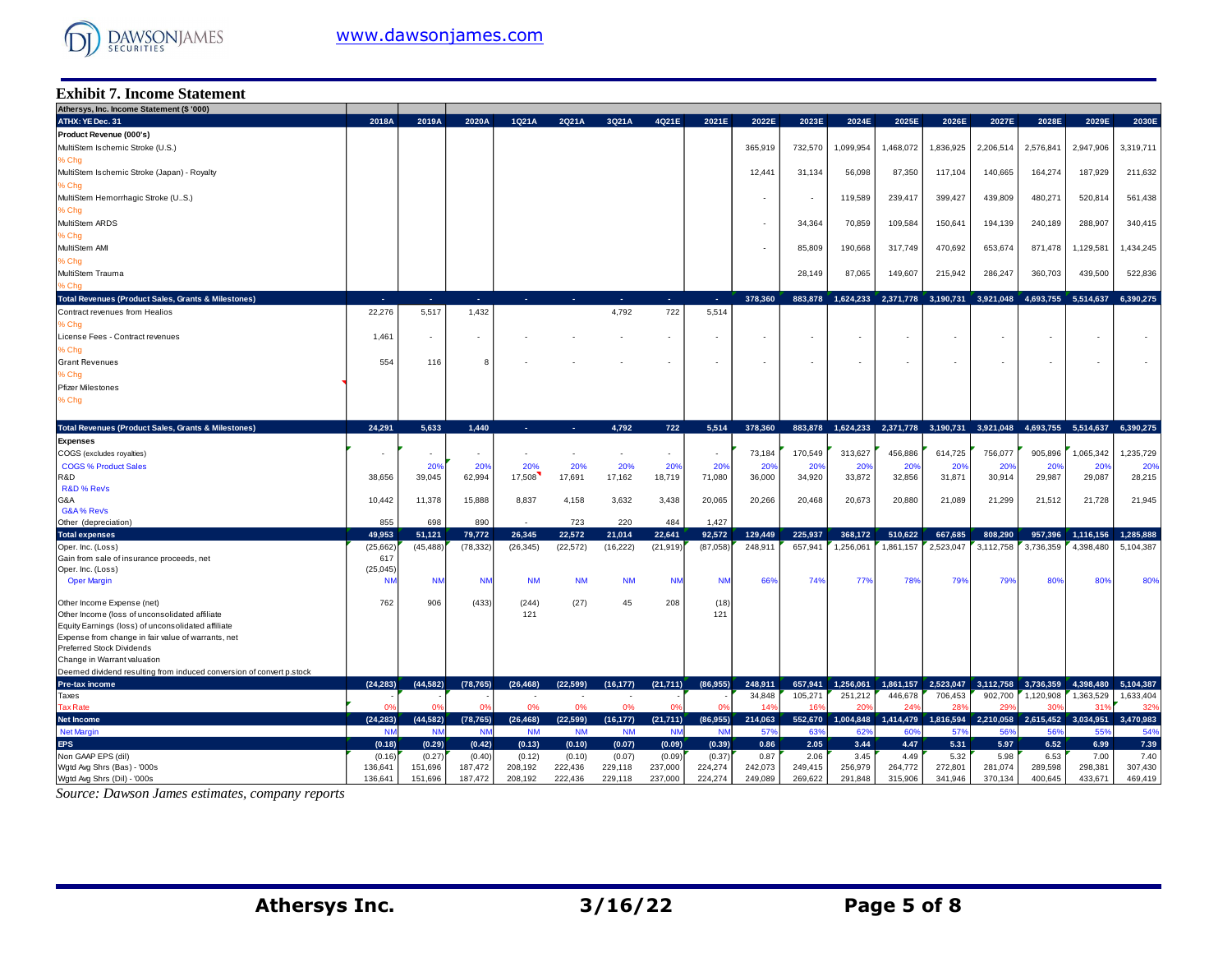

#### Companies mentioned in this report:

Healios (TYO-4593: Not Rated)

#### **Important Disclosures:**

#### **Price Chart:**



Price target and rating changes over the past three years: Initiated – Buy – August 26, 2019 – Price Target \$11.00 Update – Buy – November 7, 2019 – Price Target \$11.00 Update – Buy – January 14,  $2020$  – Price Target \$11.00 Update – Buy – February 11, 2020 – Price Target \$11.00 Update – Price Target Change – March 17, 2020 – Price Target from \$11.00 to \$12.00 Update – Buy – March 23, 2020 – Price Target \$12.00 Update – Buy – April 9, 2020 – Price Target \$12.00 Update – Buy – April 13, 2020 – Price Target \$12.00 Update – Buy – April 15, 2020 – Price Target \$12.00 Update – Buy – May 1, 2020 – Price Target \$12.00 Update – Buy – May 5, 2020 – Price Target \$12.00 Update – Buy – May 8, 2020 – Price Target \$12.00 Update – Buy – June 22, 2020 – Price Target \$12.00 Price Target Change - Buy – August 11, 2020 – Price Target \$7.00 Update – Buy – September 23, 2020 – Price Target \$7.00 Update – Buy – November 10, 2020 – Price Target \$7.00 Update – Buy – November 18, 2020 – Price Target \$7.00 Update – Buy – November 24, 2020 – Price Target \$7.00 Update – Buy – December 21, 2020 – Price Target \$7.00 Update – Buy – February 17, 2021 – Price Target \$7.00 Update – Buy – March 26, 2021 – Price Target \$7.00 Update – Buy – March 31, 2021 – Price Target \$7.00 Update – Buy – May 7, 2021 – Price Target \$7.00 Update – Buy – August 10, 2021 – Price Target \$7.00 Update – Buy – November 12, 2021 – Price Target \$7.00 Update – Buy – November 16, 2021 – Price Target \$7.00 Update – Buy – December 31, 2021 – Price Target \$7.00

Update – Buy – March 16, 2022 – Price Target \$7.00

Dawson James Securities, Inc. (the "Firm") is a member of the Financial Industry Regulatory Authority ("FINRA") and the Securities Investor Protection Corporation ("SIPC").

The Firm does not make a market in the securities of the subject company(s). The Firm has NOT engaged in investment banking relationships with ATHX in the prior twelve months, as a manager or co-manager of a public offering and has NOT received compensation resulting from those relationships. The Firm may seek compensation for investment banking services in the future from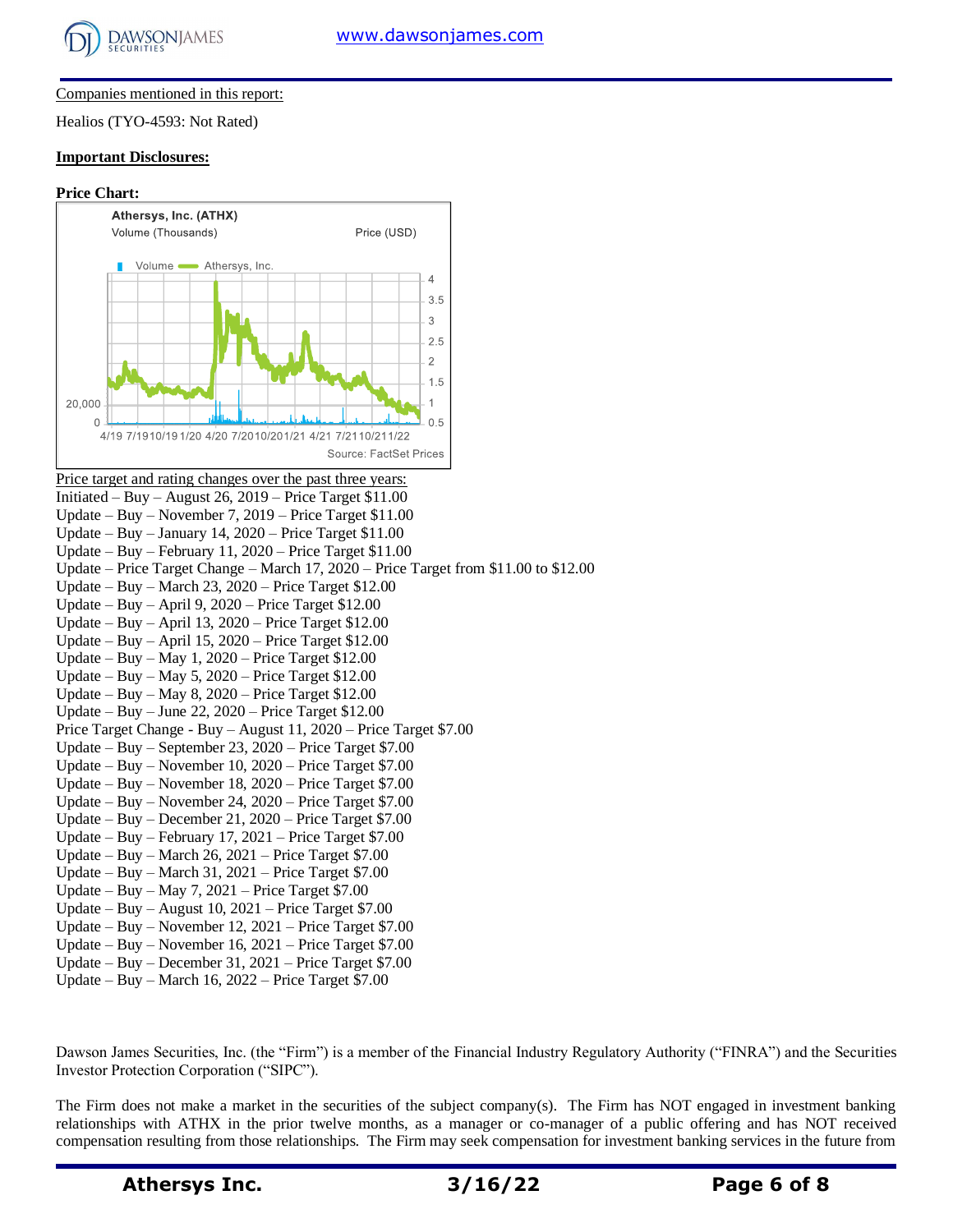

the subject company(s). The Firm has not received other compensation from the subject company(s) in the last 12 months for services unrelated to managing or co-managing of a public offering.

Neither the research analyst(s) whose name appears on this report nor any member of his (their) household is an officer, director or advisory board member of these companies. The Firm and/or its directors and employees may own securities of the company(s) in this report and may increase or decrease holdings in the future. As of March 3, 2022 the Firm as a whole did not beneficially own 1% or more of any class of common equity securities of the subject company(s) of this report. The Firm, its officers, directors, analysts or employees may affect transactions in and have long or short positions in the securities (or options or warrants related to those securities) of the company(s) subject to this report. The Firm may affect transactions as principal or agent in those securities.

Analysts receive no direct compensation in connection with the Firm's investment banking business. All Firm employees, including the analyst(s) responsible for preparing this report, may be eligible to receive non-product or service-specific monetary bonus compensation that is based upon various factors, including total revenues of the Firm and its affiliates as well as a portion of the proceeds from a broad pool of investment vehicles consisting of components of the compensation generated by investment banking activities, including but not limited to shares of stock and/or warrants, which may or may not include the securities referenced in this report.

Although the statements in this report have been obtained from and are based upon recognized statistical services, issuer reports or communications, or other sources that the Firm believes to be reliable, we cannot guarantee their accuracy. All opinions and estimates included in this report constitute the analyst's judgment as of the date of this report and are subject to change without notice.

#### **Information about valuation methods and risks can be found in the "VALUATION" and "RISK ANALYSIS" sections of this report.**

The securities of the company discussed in this report may be unsuitable for investors depending on their specific investment objectives and financial position. This report is offered for informational purposes only and does not constitute an offer or solicitation to buy or sell any securities discussed herein in any jurisdiction where such would be prohibited. Additional information is available upon request.

#### **Rating Definitions:**

- 1) **Buy**: The analyst believes the price of the stock will appreciate and produce a total return of at least 20% over the next 12-18 months;
- 2) **Neutral**: The analyst believes the price of the stock is fairly valued for the next 12-18 months;
- 3) **Sell**: The analyst believes the price of the stock will decline by at least 20% over the next 12-18 months and should be sold.

The following chart reflects the range of current research report ratings for all companies followed by the analysts of the Firm. The chart also reflects the research report ratings relating to those companies for which the Firm has performed investment banking services.

| Current as of               | 15-Mar-22      |            |                   |               |
|-----------------------------|----------------|------------|-------------------|---------------|
|                             | Company        |            | <b>Investment</b> |               |
|                             | Coverage       |            | <b>Banking</b>    |               |
|                             |                |            |                   | % of          |
| <b>Ratings Distribution</b> | # of Companies | % of Total | # of Companies    | <b>Totals</b> |
| Market Outperform (Buy)     | 31             | 74%        | 4                 | 13%           |
| Market Perform (Neutral)    | 11             | 26%        |                   | 0%            |
| Market Underperform (Sell)  | 0              | 0%         |                   | 0%            |
| Total                       | 42             | 100%       | 4                 | 10%           |

#### **Analyst Certification:**

The analyst(s) whose name appears on this research report certifies that 1) all of the views expressed in this report accurately reflect his (their) personal views about any and all of the subject securities or issuers discussed; and 2) no part of the research analyst's compensation was, is, or will be directly or indirectly related to the specific recommendations or views expressed by the research